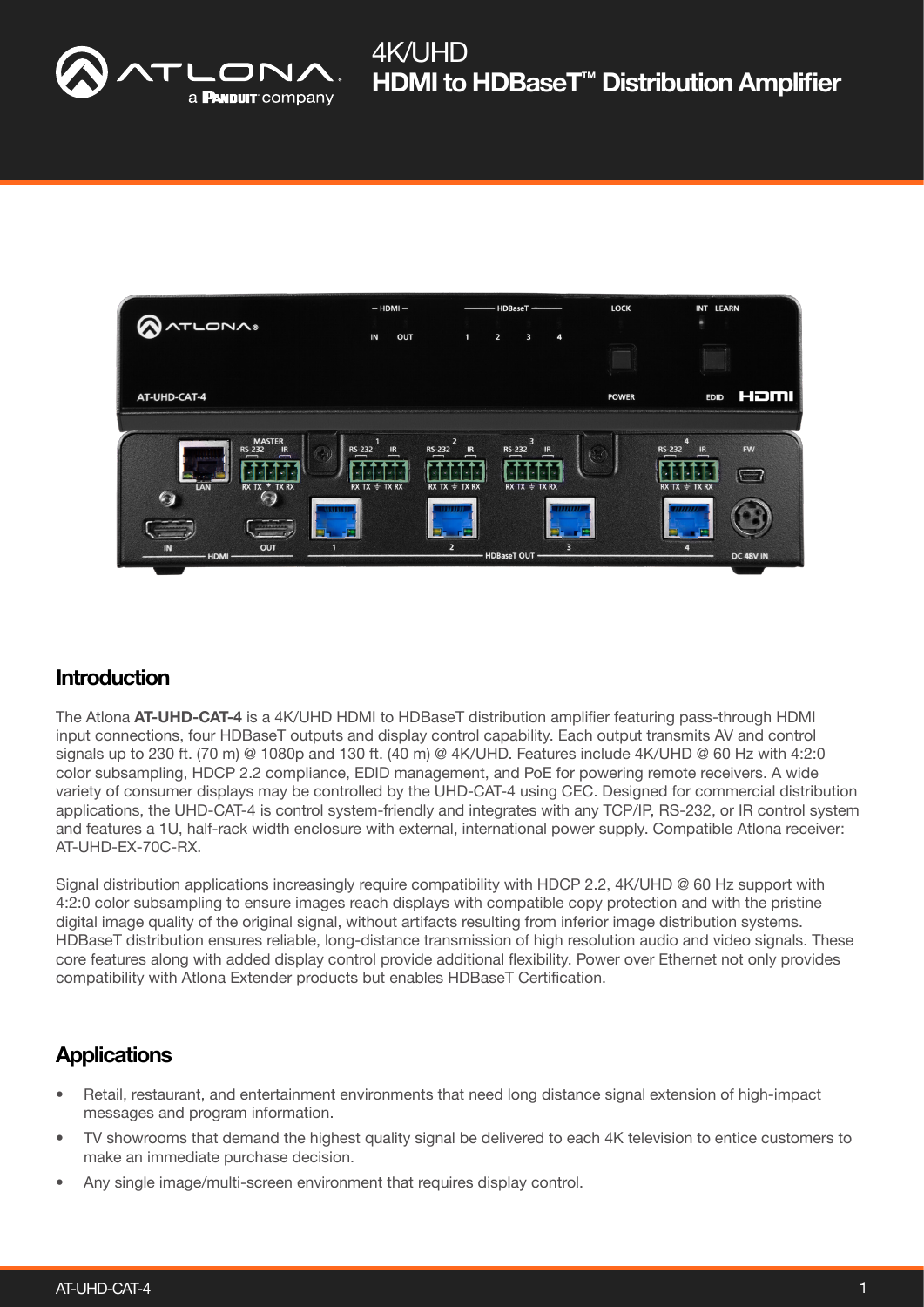

## Key Features

#### HDMI distribution amplifier with built-in HDBaseT transmission

- Combines signal distribution and long distance transmission into a single enclosure; eliminates several devices and power supplies.
- Reduces overall system costs, speeds installation, and prevents compatibility issues.
- HDMI input with pass-through.

#### Four HDBaseT outputs for transmission of HDMI, power, and control up to 230 feet (70 meters)

- Long distance, 230 foot (70 m) outputs offer bidirectional extension of both RS-232 and IR control plus remote receiver power.
- Compatible receiver: AT-UHD-EX-70C-RX.
- RS-232 and IR insertion ports for each HDBaseT output.
- Reduces multiple, separate cable runs down to a single category cable per display, shrinking cable bundles and required conduit capacity to reduce cost of installation.

#### 4K/UHD capability with HDCP 2.2 copy protection

- Compatible with ultra-high definition sources and displays; adheres to latest content protection specification.
- Ensures AV distribution systems are ready for 4K/UHD streaming services and playback devices.

#### Power over Ethernet (PoE) for HDBaseT receivers

- Supplies industry standard IEEE 802.3af PoE over HDBaseT to the UHD-EX-70C-RX or compatible HDBaseT receivers.
- Allows convenient receiver installation at a display or projector without the need for local AC power.

#### CEC display control

- Sends CEC display power on/off control over HDBaseT.
- Enables control of displays connected to UHD-EX-70C-RX receivers (as supported by the display manufacturer).
- CEC control can be triggered by using either the front-panel button as well as using IP or RS-232 control commands.

#### Multichannel audio compliant

- Passes through multi-channel audio formats from the HDMI input.
- Supports PCM, Dolby® Digital, Dolby Digital Plus™, Dolby TrueHD, Dolby Atmos®, DTS® Digital Surround™, DTS-HD Master Audio<sup>™</sup>, and DTS:X<sup>®</sup>.

#### EDID management

- Manages EDID communications with the source through a display's EDID or internally stored EDID.
- Ensures desired audio formats and video resolutions are provided to the AV system.

#### Supports cascading up to 4 units

- Combine multiple UHD-CAT HDBaseT distribution amplifiers without compromising performance or reliability.
- System designs and configurations can easily be adapted or modified as needed.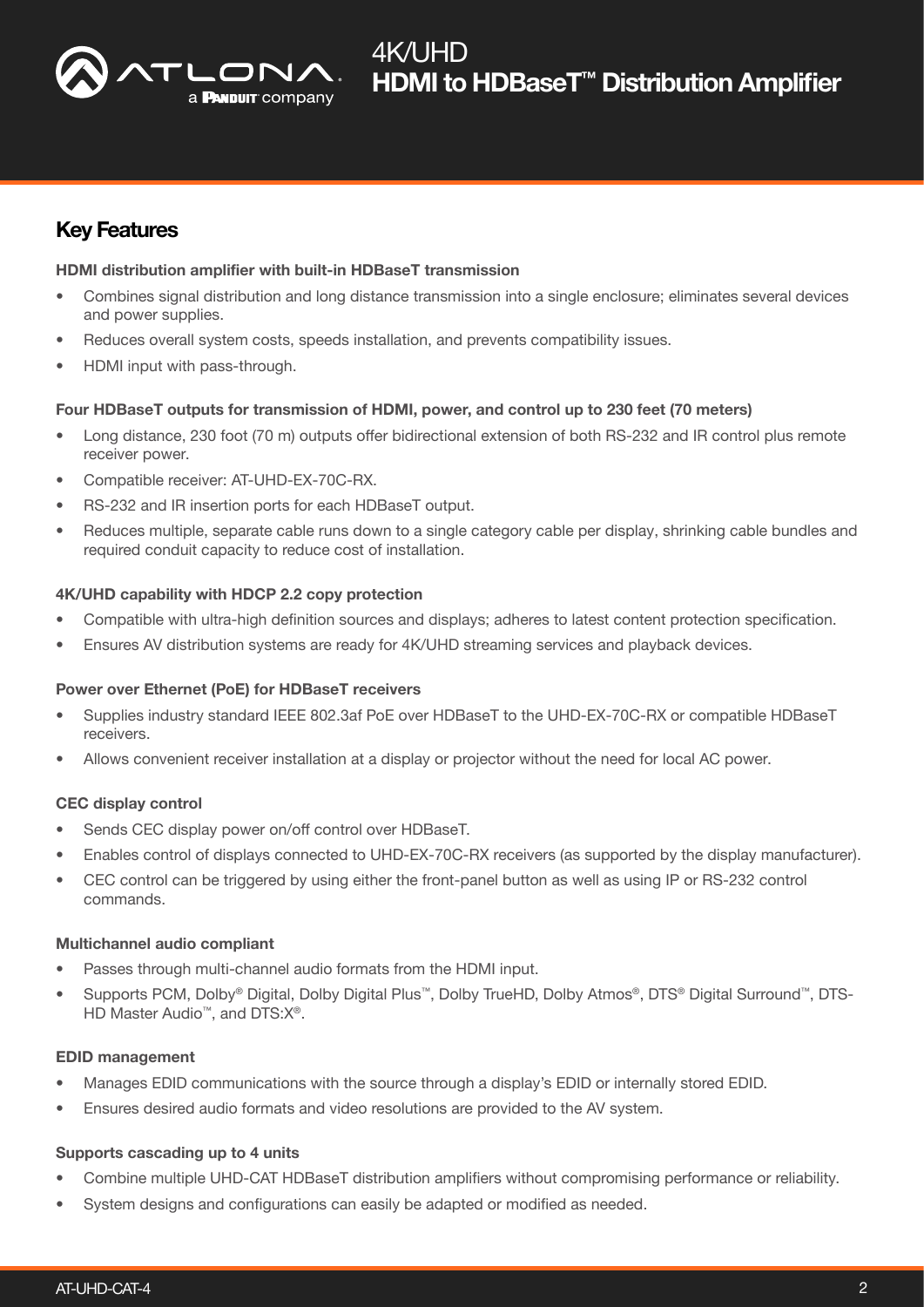

### Key Features (continued)

#### Intuitive GUI-based configuration using integrated web server

- Offers menu-based configuration of network settings, RS-232 settings, EDID, and HDCP management.
- Allows fast configuration of internal product settings and troubleshooting from a mobile device or PC in the field.

#### TCP/IP, RS-232, and IR control

- Flexible control options for compatibility with the Atlona Velocity™ control system, as well as other third-party control systems.
- Reduces integration time and costs.

#### Easy to configure and manage with AMS (Atlona Management System)

- Centralized, network-based configuration and management of Atlona IP-controllable products and systems.
- Manage configuration and firmware updates for AV devices spanning a facility, building, enterprise, or residence.
- Available as a cost-effective server appliance, or a free software download.

#### Field-updatable firmware

- Device can be updated in the field via AMS or the web GUI.
- USB port also available for firmware updates.

#### Rack-mountable 1U, half rack width enclosure

- Easy installation into racks as well as confined spaces below tables and in furniture.
- Includes surface and rack mounting hardware.

#### Award-winning 10 year limited product warranty

- Ensures long-term product reliability and performance in residential and commercial systems.
- Specify, purchase, and install with confidence.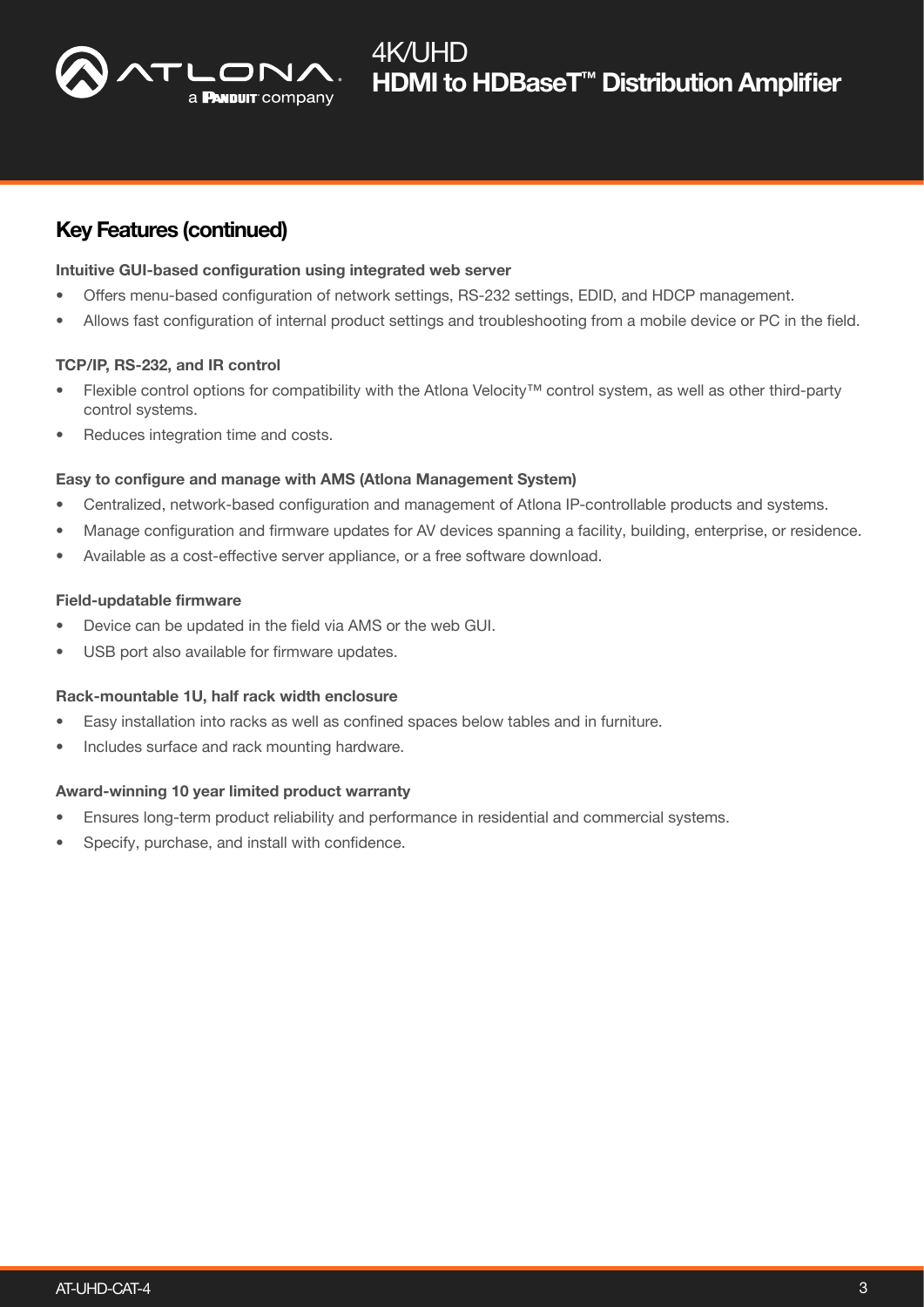

## **Specifications**

| Video                                                 |                                                                                                                                                                                                     |  |  |  |
|-------------------------------------------------------|-----------------------------------------------------------------------------------------------------------------------------------------------------------------------------------------------------|--|--|--|
| <b>HDMI</b> Specification                             | <b>HDMI 1.4, HDCP 2.2</b>                                                                                                                                                                           |  |  |  |
| UHD/HD                                                | 4096×2160 (DCI)@60/50 <sup>(1)</sup> /30/25/24 Hz, 3840×2160(UHD)@60/50 <sup>(1)</sup> /24/25/3<br>0 Hz, 1080p@23.98/24/25/29.97/30/50/59.94/60 Hz, 1080i@25/29.97/30 Hz,<br>720p@30/50/59.94/60 Hz |  |  |  |
| <b>VESA</b>                                           | 2560×2048, 2560×1600, 2048×1536, 1920×1200, 1680×1050, 1600×1200,<br>1600×900, 1440×900, 1400×1050, 1366×768, 1360×768, 1280×1024, 1280×800<br>1280×768, 1152×768, 1024×768, 800×600, 640×480       |  |  |  |
| <b>Color Space</b>                                    | YUV, RGB                                                                                                                                                                                            |  |  |  |
| Chroma Subsampling                                    | 4:4:4, 4:2:2, 4:2:0                                                                                                                                                                                 |  |  |  |
| <b>Color Depth</b>                                    | 8-bit, 10-bit, 12-bit                                                                                                                                                                               |  |  |  |
|                                                       |                                                                                                                                                                                                     |  |  |  |
| Audio<br>Pass-through                                 | PCM 2Ch, LPCM 5.1, LPCM 7.1, Dolby® Digital, DTS 5.1, Dolby Digital Plus, Dolby<br>TrueHD, Dolby Atmos <sup>®</sup> , DTS®, DTS-HD Master Audio <sup>™</sup> , DTS:X                                |  |  |  |
| Sample Rate                                           | 32 kHz, 44.1 kHz, 48 kHz, 88.2 kHz, 96 kHz, 176.4 kHz, 192 kHz                                                                                                                                      |  |  |  |
| <b>Bit Depth</b>                                      | Up to 24-bit                                                                                                                                                                                        |  |  |  |
| Protocols                                             |                                                                                                                                                                                                     |  |  |  |
| Addressing                                            | DHCP, static                                                                                                                                                                                        |  |  |  |
| Management                                            | HTTP, Telnet                                                                                                                                                                                        |  |  |  |
|                                                       |                                                                                                                                                                                                     |  |  |  |
| Control                                               |                                                                                                                                                                                                     |  |  |  |
| <b>CEC</b>                                            | Supported from control systems                                                                                                                                                                      |  |  |  |
| <b>RS-232</b>                                         | Device control and configuration; supports baud rates from 2400 to 115200<br>Bidirectional pass-through from control system to sink device                                                          |  |  |  |
| IR.                                                   | Pass-through from control system to sink device<br>Pass-through from viewing location to source                                                                                                     |  |  |  |
|                                                       |                                                                                                                                                                                                     |  |  |  |
| Connectors                                            |                                                                                                                                                                                                     |  |  |  |
| <b>HDMI IN</b>                                        | 1 - Type A, 19-pin female                                                                                                                                                                           |  |  |  |
| <b>HDMI OUT</b><br><b>FW</b>                          | 1 - Type A, 19-pin female<br>1 - mini-USB                                                                                                                                                           |  |  |  |
|                                                       | $2 - RJ45$                                                                                                                                                                                          |  |  |  |
| <b>HDBaseT OUT</b>                                    |                                                                                                                                                                                                     |  |  |  |
| LAN<br>RS-232 / IR                                    | 1 - RJ45, 10/100/1000 Mbps                                                                                                                                                                          |  |  |  |
| <b>DC 48V</b>                                         | 5 - captive screw, 5-pin; master RS-232 / IR, and pass-through on port 2 and 3<br>1 - 3-pin DIN                                                                                                     |  |  |  |
|                                                       |                                                                                                                                                                                                     |  |  |  |
| <b>Indicators and Controls</b>                        |                                                                                                                                                                                                     |  |  |  |
| <b>Control Buttons:</b><br>POWER, EDID                | 2 - momentary, tact-type                                                                                                                                                                            |  |  |  |
| <b>LED Indicators:</b><br>HDMI IN/OUT, HDBaseT (1,2), | 9 - LED, blue                                                                                                                                                                                       |  |  |  |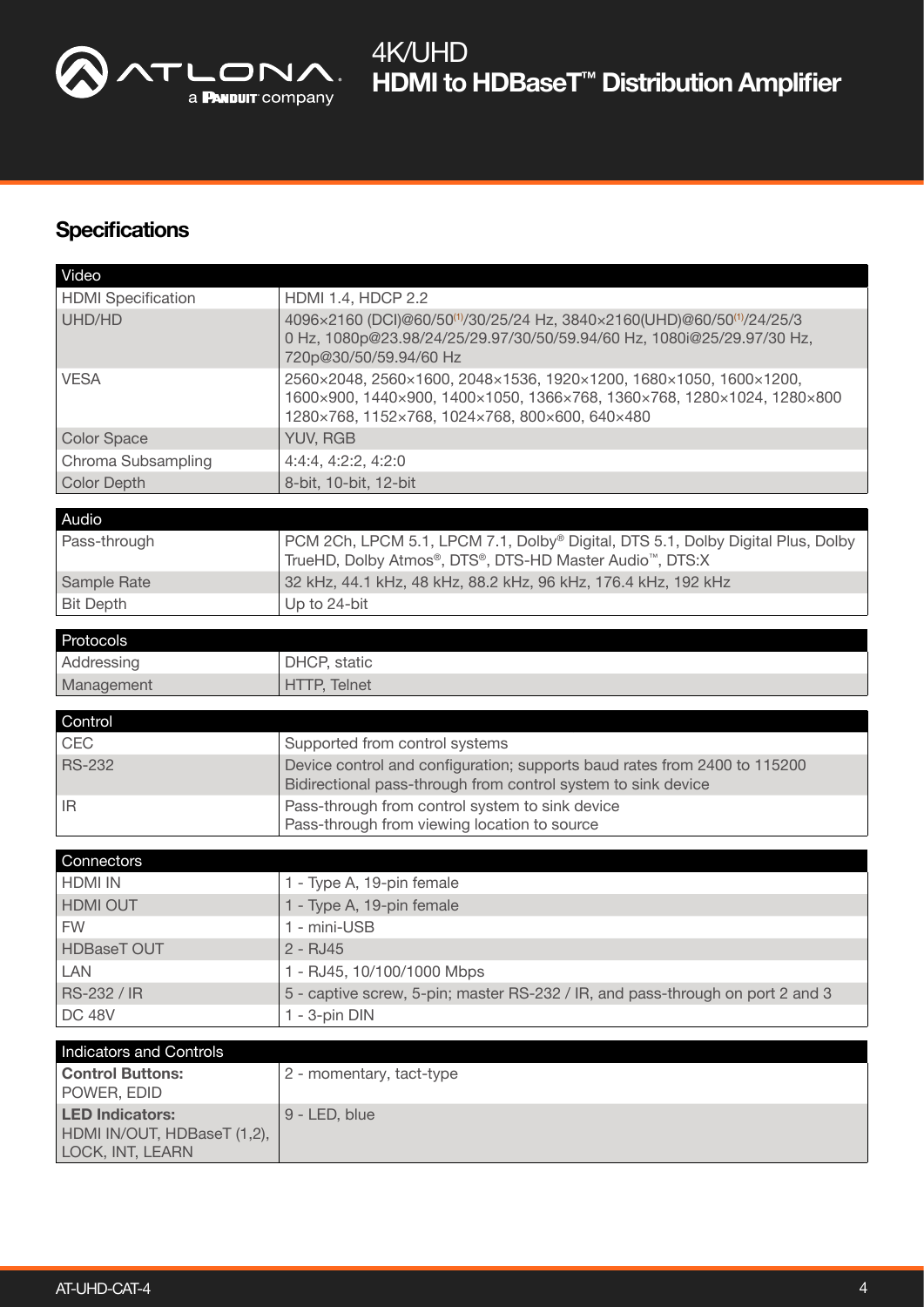

# **HDMI to HDBaseT<sup>™</sup> Distribution Amplifier** 4K/UHD

| <b>Resolution / Distance</b>      | 4K/UHD - Feet / Meters                                     |    | 1080p - Feet / Meters |    |  |  |
|-----------------------------------|------------------------------------------------------------|----|-----------------------|----|--|--|
| HDMI IN/OUT                       | 15                                                         | 5  | 30                    | 10 |  |  |
| CAT5e/6                           | 115                                                        | 35 | 200                   | 60 |  |  |
| CAT6a/7                           | 130                                                        | 40 | 230                   | 70 |  |  |
|                                   |                                                            |    |                       |    |  |  |
| Power                             |                                                            |    |                       |    |  |  |
| Consumption                       | 52.8 W                                                     |    |                       |    |  |  |
| <b>Idle Consumption</b>           | 12.6 W                                                     |    |                       |    |  |  |
| <b>External Power Supply</b>      | Input: 100 - 240 V AC, 50/60 Hz<br>Output: 48 V DC, 2.08 A |    |                       |    |  |  |
| Safety                            | CE, FCC, Level IV, cULus, RoHS, RCM, CCC                   |    |                       |    |  |  |
|                                   |                                                            |    |                       |    |  |  |
| Environmental                     |                                                            |    |                       |    |  |  |
| <b>Operating Temperature</b>      | +32 to +122 $^{\circ}$ F<br>0 to $+50$ °C                  |    |                       |    |  |  |
| <b>Storage Temperature</b>        | $-4$ to $+140$ °F<br>-20 to +60 $^{\circ}$ C               |    |                       |    |  |  |
| <b>Operating Humidity (RH)</b>    | 20% to 95%, non-condensing                                 |    |                       |    |  |  |
|                                   |                                                            |    |                       |    |  |  |
| Dimensions (H x W x D)            | Millimeters<br>Inches                                      |    |                       |    |  |  |
| Unit                              | $1.73 \times 8.75 \times 10.28$<br>44 x 222 x 261          |    |                       |    |  |  |
| Power Supply (AT-PS-<br>48208-D3) | 33 x 57 x 136<br>$1.3 \times 2.24 \times 5.35$             |    |                       |    |  |  |
|                                   |                                                            |    |                       |    |  |  |
| Weight                            | Pounds                                                     |    | Kilograms             |    |  |  |
| Device                            | 3.70<br>1.66                                               |    |                       |    |  |  |
| Certification                     |                                                            |    |                       |    |  |  |
| Device                            | CE, RoHS, FCC                                              |    |                       |    |  |  |
|                                   |                                                            |    |                       |    |  |  |

### **Footnotes**

(1) 4096x2160 @ 50/60 Hz and 3840x2160 @ 50/60 Hz only supports 4:2:0 8-bit chroma subsampling.